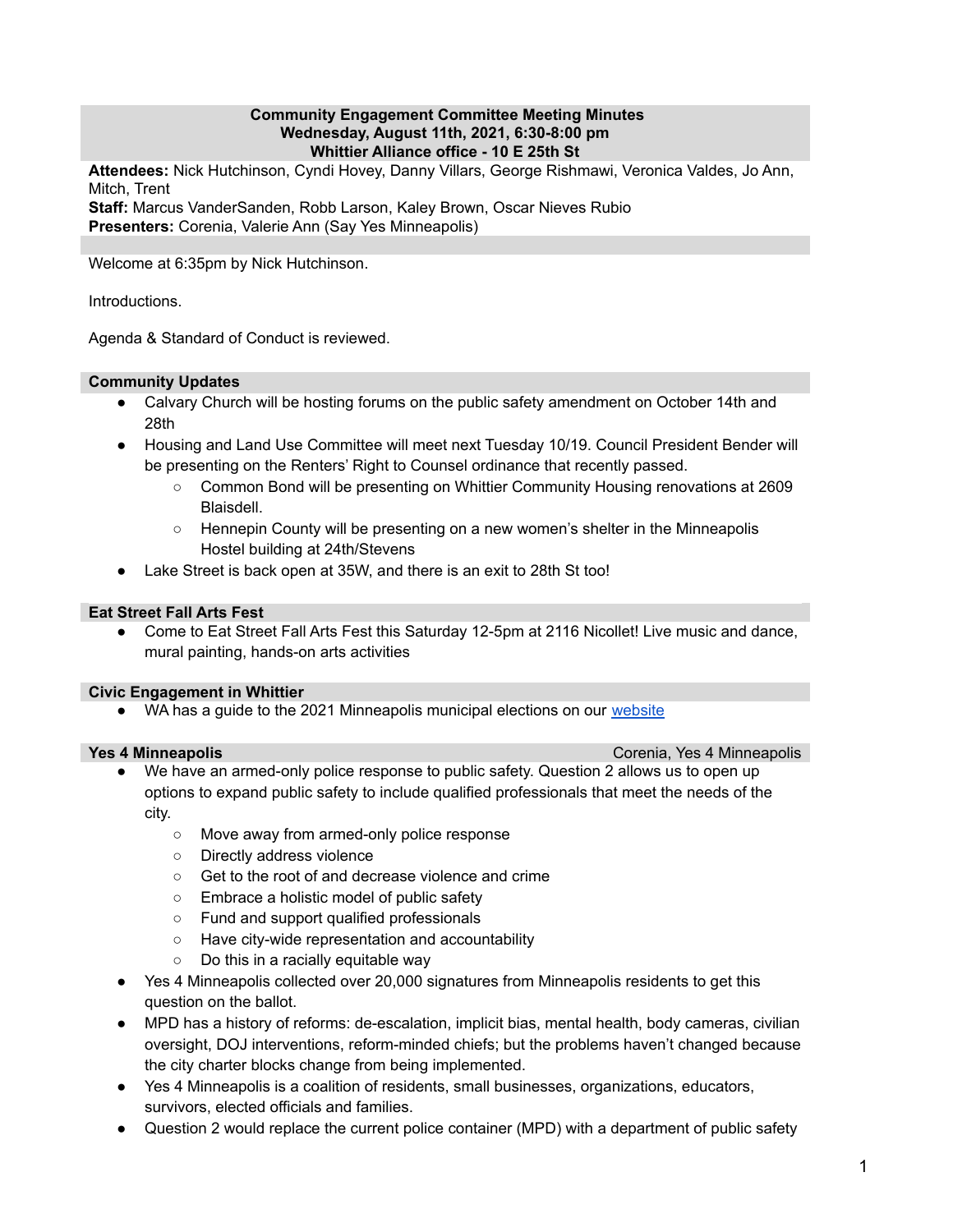- Rooted in a public health approach
- Proactive and responsive
- Mix of different strategies and types of staff (trained mental health workers, crisis specialists, emergency responders, and police when necessary)
- Flexible in staffing and budgeting
- Transparent and accountable with city-wide representation
- The Department of Public Safety would be led by a department commissioner with oversight from both the mayor and city council oversight.
- Full text of the charter amendments are available [here](https://vote.minneapolismn.gov/voters/ballot/2021-ballot-questions/).
- Question 2 is the only concrete plan to:
	- Nominate and appoint interim DPS
	- Have a data-driven and community engagement process to establish number and type of qualified professionals in the department
	- Establish a budget
- First 30 days: Mayor + Council nominate interim commissioner of DPS.
- Next several months: hold data-driven and community engagement ordinance process.
- In 1961 the police union lobbied to have provisions in the charter for minimum levels of police staffing and budgeting.
- The charter amendment is about expanding public safety, not abolishing the police.
- **Q:** How would an emergency situation be managed with authority being divided between the council and the mayor?
	- **A:** Mayor would assume unilateral control in the case of an emergency.
- **Q:** What comparisons are there with other cities that have departments of public safety? If this amendment were to pass, how similar would this model be to other cities of comparable size to Minneapolis?
	- It varies from city to city. There are other examples of cities with dispatch that don't go right to police.
- **● Q:** How would the budgeting process work?
	- $\circ$  That would go through the council and the mayor. There won't be a minimum required number of officers. There would be an evidence-based process of how much staffing is needed. We could move fire and EMS services to the Department of Public Safety.
- **● Q:** Is Yes 4 Minneapolis supporting the proposed amendment for next year to create a civilian police accountability commission?
	- **○ A:** Currently, there is a state statute that blocks civilian oversight. The coalition would have to look at whether to support that as conditions continue to evolve.
- **Q:** What misinformation have you seen around the charter amendment?
	- **A:** First, this campaign is not meant to be polarizing. We all want more safety. We are asking to expand public safety. We are able to lay out a plan of how this works and what it looks like. Second, we are not abolishing the police. We have never advocated a specific number, because the city has to determine that based on its needs. State statute requires police officers to execute particular duties. Only licensed police officers can carry out warrants. Only police are able to make arrests. We want to use police when they are actually necessary. Third, we are not trying to create mistrust or dislike for the city council. People get to elect the city council and can vote against them if they don't follow their best interests.
- **Q:** Will it get rid of Chief Arradondo?
	- **○ A:** No, Police Chief is a title. If there's not a police department, there doesn't necessarily need to be a police chief. He can still maintain his leadership and title under the new department under the commissioner. He can be the commissioner if he's elected. There's nothing that would mandate that he be fired, or that he wouldn't